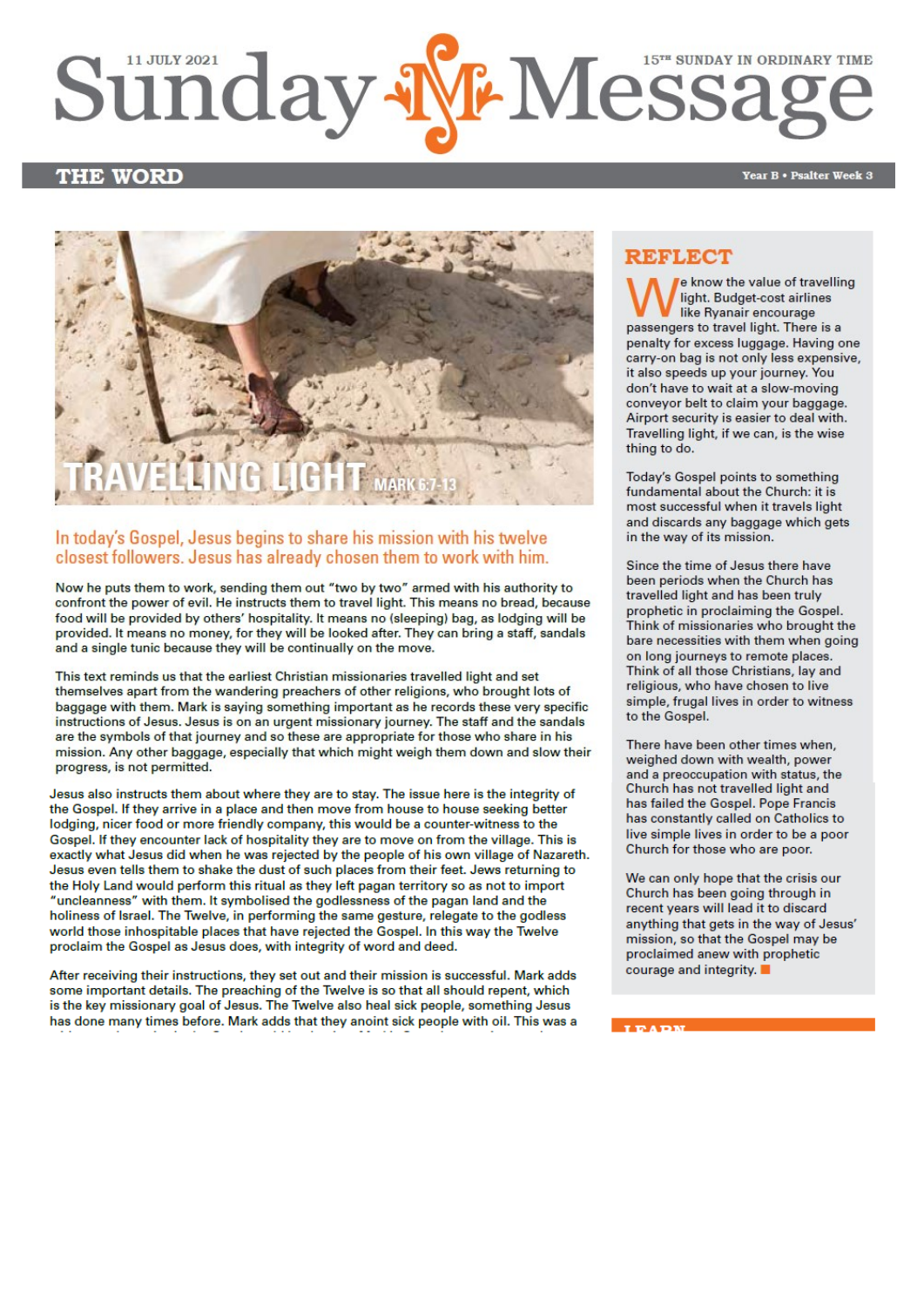#### **ENTRANCE ANTIPHON**

As for me, in justice I shall behold your face: I shall be filled with the vision of your glory.

#### **GLORIA**

#### **Glory to God in the highest.**

and on earth peace to people of good will. We praise you.

we bless you.

we adore you,

we glorify you,

we give you thanks for your great glory,

Lord God, heavenly King. O God, almighty Father.

Lord Jesus Christ, Only Begotten Son,

Lord God, Lamb of God, Son of the Father, you take away the sins of the world. have mercy on us;

- you take away the sins of the world, receive our prayer:
- you are seated at the right hand of the Father, have mercy on us.

For you alone are the Holy One, you alone are the Lord, you alone are the Most High, Jesus Christ, with the Holy Spirit,

in the glory of God the Father.

Amen.

#### **COLLECT**

O God, who show the light of your truth to those who go astray, so that they may return to the right path,

give all who for the faith they profess are accounted Christians

the grace to reject whatever is contrary to the name of Christ

and to strive after all that does it honour. Through our Lord Jesus Christ, your Son, who lives and reigns with you in the unity of

the Holy Spirit, God, for ever and ever.

Amen.

#### **FIRST READING Amos 7:12-15**

A reading from the prophet Amos.

Amaziah, the priest of Bethel, said to Amos, "Go away, seer; get back to the land of Judah; earn your bread there, do your prophesying there. We want no more prophesying in Bethel; this is the royal sanctuary, the national temple." "I was no prophet, neither did I belong to any of the brotherhoods of prophets," Amos replied to Amaziah. "I was a shepherd, and looked after sycamores: but it was the Lord who took me from herding the flock, and the Lord who said, 'Go, prophesy to my people Israel.'"

The word of the Lord. **Thanks be to God.** 

#### **PSALM**

redemporist

#### Response: Let us see, O Lord, your mercy and give us your saving help.

I will hear what the Lord God has to say, a voice that speaks of peace, peace for his people. His help is near for those who fear him and his glory will dwell in our land. (R.)

Mercy and faithfulness have met; justice and peace have embraced. Faithfulness shall spring from the earth and justice look down from heaven. (R.) The Lord will make us prosper and our earth shall vield its fruit. Justice shall march before him and peace shall follow his steps. (R.)

Year B • Psalter Week 3

**SECOND READING** Ephesians 1:3-14

- (For shorter form read between > <)
- A reading from the letter of St Paul to the Ephesians.
- >Blessed be God the Father of our Lord Jesus **Christ**
- who has blessed us with all the spiritual blessings of heaven in Christ.
- Before the world was made, he chose us, chose us in Christ,
- to be holy and spotless, and to live through love in his presence,
- determining that we should become his
- adopted sons, through Jesus Christ, for his own kind purposes,
- 
- to make us praise the glory of his grace, his free gift to us in the Beloved
- in whom, through his blood, we gain our
- freedom, the forgiveness of our sins. Such is the richness of the grace
- which he has showered on us
- in all wisdom and insight.
- He has let us know the mystery of his purpose.
- the hidden plan he so kindly made in Christ from the beginning
- to act upon when the times had run their course to the end:
- that he would bring everything together under Christ, as head,
- everything in the heavens and everything on  $earth. <$
- And it is in him that we were claimed as God's own,
- chosen from the beginning,
- under the predetermined plan of the one who guides all things
- as he decides by his own will;
- chosen to be.
- for his greater glory,
- the people who would put their hopes in Christ before he came.
- Now you too, in him,
- have heard the message of the truth and the good news of your salvation.
- and have believed it:
- and you too have been stamped with the seal of the Holy Spirit of the Promise,
- the pledge of our inheritance
- which brings freedom for those whom God has taken for his own.
- to make his glory praised.
- >The word of the Lord.<
- Thanks he to God

#### **GOSPEL ACCLAMATION**

Alleluia, alleluia!

Psalm 84

Your words are spirit, Lord,

and they are life: you have the message of eternal life.

.<br>Alleluia!

### **GOSPEL**

A reading from the holy Gospel according to Mark.

Jesus summoned the Twelve and began to send them out in pairs giving them authority over the unclean spirits. And he instructed them to take nothing for the journey except a staff - no bread, no haversack, no coppers for their purses. They were to wear sandals but, he added, "Do not take a spare tunic." Concordat cum originali: + Eamon Martin Archbishop of Armagh. Commentary by Fr Gerry Moloney CSsR. The English translation of the entrance<br>and communion antiphons, the opening prayers, prayers over the gifts, gloria, creed

And he said to them. "If you enter a house anywhere, stay there until you leave the district. And if any place does not welcome you and people refuse to listen to you, as you walk away shake off the dust from under<br>your feet as a sign to them." So they set off to preach repentance; and they cast out many devils, and anointed many sick people with oil and cured them.

**15th Sunday in Ordinary Time** 

The Gospel of the Lord. Praise to you, Lord Jesus Christ.

#### **PROFESSION OF FAITH**

I believe in one God, the Father almighty, maker of heaven and earth. of all things visible and invisible.

I believe in one Lord Jesus Christ. the Only Begotten Son of God, born of the Father before all ages. God from God, Light from Light,

true God from true God, begotten, not made, consubstantial with the Father:

through him all things were made. For us men and for our salvation he came down from heaven,

(all bow during the next three lines)

and by the Holy Spirit was incarnate of the Virgin Mary,

and became man.

For our sake he was crucified under **Pontius Pilate** 

he suffered death and was buried,

and rose again on the third day

- in accordance with the Scriptures.
- He ascended into heaven
- and is seated at the right hand of the Father.

He will come again in glory

to judge the living and the dead and his kingdom will have no end.

I believe in the Holy Spirit, the Lord, the giver of life,

who proceeds from the Father and the Son, who with the Father and the Son is adored and glorified

I confess one Baptism for the forgiveness

and the life of the world to come. Amen.

and I look forward to the resurrection of the

**PRAYER OVER THE OFFERINGS** 

Look upon the offerings of the Church, O Lord,

and grant that, when consumed by those who

who has spoken through the prophets.

I believe in one, holy, catholic and apostolic Church.

as she makes her prayer to you,

Through Christ our Lord.

The sparrow finds a home,

for ever singing your praise.

Through Christ our Lord.

they may bring ever greater holiness.

**COMMUNION ANTIPHON** 

and the swallow a nest for her young: by your altars, O Lord of hosts, my King and

Blessed are they who dwell in your house,

**PRAYER AFTER COMMUNION** 

Having consumed these gifts, we pray,

that, by our participation in this mystery,

its saving effects upon us may grow.

of sins

dead

**believe** 

my God.

O Lord.

Amen.

**Mark 6:7-13** 

Amen.